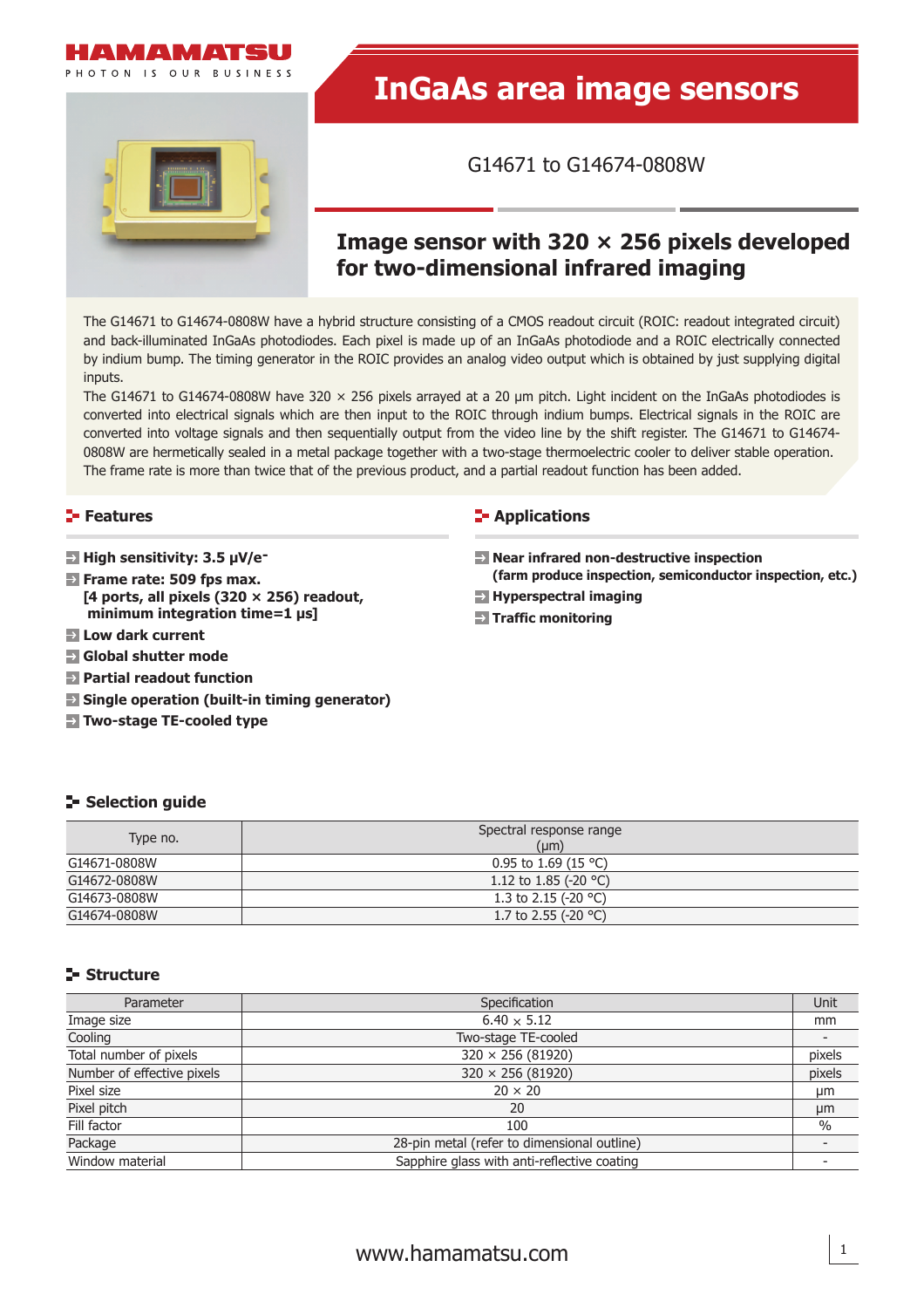#### **Block diagram**

The series of operations of the readout circuit are described below.

The integration time is equal to the low period of the master start pulse (MSP), which is a frame scan signal, and the output voltage is sampled and held simultaneously at all pixels. Then, the pixels are scanned, and the video is output.

The vertical shift register scans from top to bottom while sequentially selecting each row. The following operations  $\odot$  to  $\odot$  are performed on each pixel of the selected row.

- Transfers the optical signal information sampled and held in each pixel to the signal processing circuit as a signal voltage, and samples and holds the signal voltage.
- Resets each pixel after having transferred the signal, transfers the reset signal voltage to the signal processing circuit, and samples and holds the reset signal voltage.
- The horizontal shift register performs a sequential scan to output the signal voltage and reset signal voltage as serial data. The offset voltage in each pixel can be eliminated by finding a difference between the signal voltage and the reset signal voltage with a circuit outside the sensor.

Then the vertical shift register shifts by one row to select the next row and the operations  $\odot$  to  $\odot$  are repeated.

When the MSP, which is a frame scan signal, goes low after the vertical shift register advances to the 256th row, the reset switches for all pixels simultaneously turn off and the next frame integration begins.



| Parameter                                          | Symbol                                                       | Condition         | Value            | <b>Unit</b> |
|----------------------------------------------------|--------------------------------------------------------------|-------------------|------------------|-------------|
| Supply voltage (5 V)                               | Vdd, DVdd<br>V(PD_bias), V(INP)<br>Vb1                       | Ta=25 $\degree$ C | $-0.3$ to $+6.0$ | V           |
| Supply voltage (3.3 V)                             | Vdd(3.3 V)<br>DVdd (3.3 V)                                   | Ta=25 $\degree$ C | $-0.3$ to $+4.2$ | V           |
| Input signal voltage                               | V(MCLK), V(MSP)<br>V(Vdd), V(En_add)<br>V(Port_sel), V(Mode) | Ta=25 $\degree$ C | $-0.3$ to $+4.2$ | V           |
| Operating temperature <sup>*1</sup> * <sup>2</sup> | Topr                                                         |                   | $-30$ to $+60$   | °C          |
| Storage temperature* <sup>2</sup>                  | Tstg                                                         |                   | $-40$ to $+70$   | °C          |
| Allowable current of TE-cooler                     | Ic                                                           |                   | 2.8              | A           |
| Allowable voltage of TE-cooler                     | Vc                                                           |                   | 4.0              | V           |
| Thermistor power dissipation                       | Pth                                                          |                   | 400              | mW          |
|                                                    |                                                              |                   |                  |             |

#### **Absolute maximum ratings**

\*1: Chip temperature

\*2: No dew condensation

When there is a temperature difference between a product and the ambient in high humidity environment, dew condensation may occur on the product surface. Dew condensation on the product may cause a deterioration of characteristics and reliability.

Note: Exceeding the absolute maximum ratings even momentarily may cause a drop in product quality. Always be sure to use the product within the absolute maximum ratings.

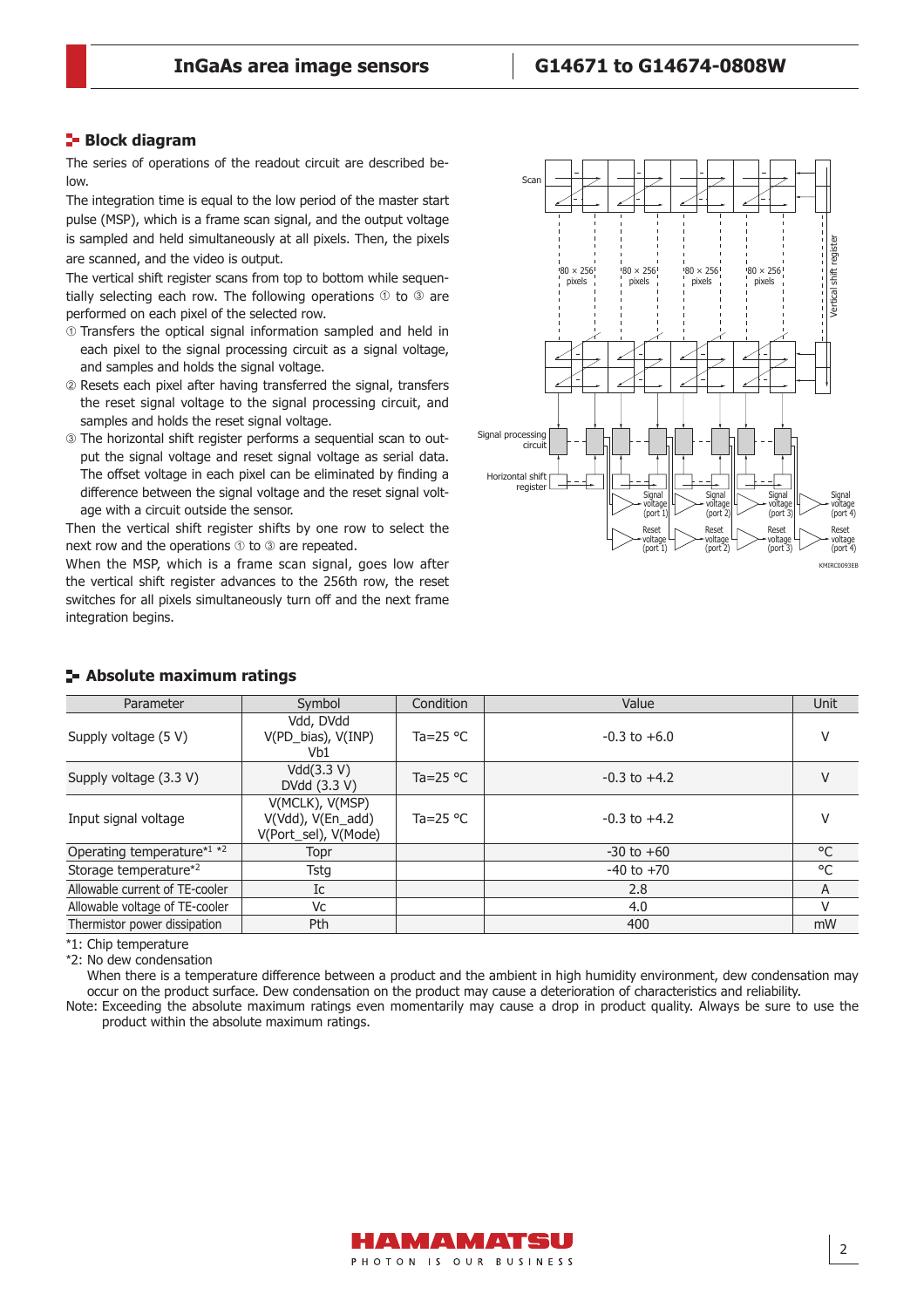G14674 - 30 300

| Parameter                                |             | G14671-0808W*3           |              |                          | G14672 to G14674-0808W*4 |                          |              |                          | <b>Unit</b>     |
|------------------------------------------|-------------|--------------------------|--------------|--------------------------|--------------------------|--------------------------|--------------|--------------------------|-----------------|
|                                          | Symbol      | Min.                     | Typ.         | Max.                     | Type no.                 | Min.                     | Typ.         | <b>Max</b>               |                 |
|                                          |             |                          |              |                          | G14672                   | -                        | 1.12 to 1.85 |                          |                 |
| Spectral response range                  | λ           | $\overline{\phantom{a}}$ | 0.95 to 1.69 | Ξ.                       | G14673                   | -                        | 1.3 to 2.15  | ۰                        | μm              |
|                                          |             |                          |              |                          | G14674                   | -                        | 1.7 to 2.55  | ۰                        |                 |
| Peak sensitivity wavelength              |             |                          |              |                          | G14672                   | $\overline{\phantom{0}}$ | 1.75         | $\overline{\phantom{0}}$ |                 |
|                                          | $\lambda p$ | $\overline{\phantom{a}}$ | 1.55         |                          | G14673                   | $\overline{\phantom{a}}$ | 1.95         |                          | μm              |
|                                          |             |                          |              |                          | G14674                   | $\overline{\phantom{0}}$ | 2.2          |                          |                 |
|                                          | S           |                          | 0.8          |                          | G14672                   | 0.9                      | 1.1          |                          | A/W             |
| Photosensitivity $(\lambda = \lambda p)$ |             | 0.7                      |              |                          | G14673                   | 0.85                     | 1.0          | $\overline{\phantom{0}}$ |                 |
|                                          |             |                          |              |                          | G14674                   | 0.8                      | 1.0          |                          |                 |
| Conversion efficiency                    | <b>CE</b>   | $\overline{\phantom{a}}$ | 3.5          | Ξ.                       |                          | $\overline{\phantom{a}}$ | 3.5          | $\overline{\phantom{0}}$ | $\mu V/e^-$     |
| Saturation charge                        | Csat        |                          | 370          | ۰                        |                          | $\overline{a}$           | 370          |                          | ke <sup>-</sup> |
| Saturation output voltage                | Vsat        | 0.8                      | 1.3          | $\overline{\phantom{a}}$ |                          | 0.8                      | 1.3          | $\overline{\phantom{0}}$ | $\vee$          |
| Photoresponse nonuniformity*5            | <b>PRNU</b> | $\overline{\phantom{a}}$ | ±10          | ±20                      |                          | $\overline{\phantom{a}}$ | ±10          | ±30                      | $\frac{0}{0}$   |
|                                          |             |                          |              |                          | G14672                   | $\overline{\phantom{a}}$ | 0.3          | 3                        |                 |
| Dark current                             | <b>I</b> D  |                          | 0.03         | 0.3                      | G14673                   |                          |              | 30                       | nA              |

#### **Electrical and optical characteristics [Ta=25 °C, Vdd=5 V, Vdd(3.3 V)=Port\_sel=Mode=3.3 V, Vb1=0.83 V, PD\_bias=4.28 V, INP=4.2 V]**

Dark output nonuniformity\*6 DSNU -  $\pm 0.02$   $\pm 0.12$  -  $\pm 0.1$   $\pm 0.1$   $\pm 0.6$  V Readout noise<sup>\*7</sup> Nread - 850 1500 - 850 1500 μV rms - 242 428 - 242 428 e-Dynamic range | Drange | 860 | 1500 | - | 860 | 1500 | -Defective pixels\*8  $-$  - 0.37  $-$  1 %

\*3: Tchip=15 °C

\*4: Tchip=-20 °C

\*5: Measured at 50% saturation after subtracting the dark output, excluding the first and last pixels of each row

G14671/G14672-0808W: Integration time=5 ms, G14673-0808W: Integration time=500 μs, G14674-0808W: Integration time=50 μs \*6: G14671-0808W: Integration time=10 ms, G14672-0808W: Integration time=5 ms, G14673-0808W: Integration time=1 ms,

G14674-0808W: Integration time=100 μs

\*7: Integration time=1 μs

\*8: Pixels whose saturation output voltage, photoresponse nonuniformity, dark current, dark output nonuniformity, or readout noise is outside the specifications (Zone  $1 + 2 + 3$ )

#### [Zone definitions]



[Consecutive defective pixels] The number of consecutive adjacent defect pixels is less than 16.

[Defective pixels in each zone]

G14671-0808W

| Zone        | Maximum number   Percentage of<br>of defective pixels defective pixels |       |
|-------------|------------------------------------------------------------------------|-------|
|             | 41                                                                     | 0.2%  |
| 2           | 116                                                                    | 0.2%  |
|             | 171                                                                    | 5%    |
| $1 + 2$     | 157                                                                    | 0.2%  |
| $1 + 2 + 3$ | 303                                                                    | 0.37% |

G14672 to G14674-0808W

| Zone        | Maximum number   Percentage of | of defective pixels defective pixels |
|-------------|--------------------------------|--------------------------------------|
|             | 123                            | 0.6%                                 |
| 2           | 348                            | 0.6%                                 |
| 3           | 513                            | 15%                                  |
| $1 + 2$     | 471                            | 0.6%                                 |
| $1 + 2 + 3$ | 819                            | 1%                                   |

KMIRC0114EA

#### **ELECTRICAL CHARACTERIST (Ta=25 °C)**

| Parameter            | Svmbol        | Min.                     | Typ.   | Max. | Unit |
|----------------------|---------------|--------------------------|--------|------|------|
| Supply current       | Idd           | $\overline{\phantom{a}}$ | 80     | 160  | mA   |
| Element bias current | $I(PD\_bias)$ | $\overline{\phantom{a}}$ | $\sim$ |      | mA   |
|                      | I(IMP)        | $\sim$                   |        |      | mA   |
|                      | I(Vb1)        | $\overline{\phantom{a}}$ |        |      | mA   |

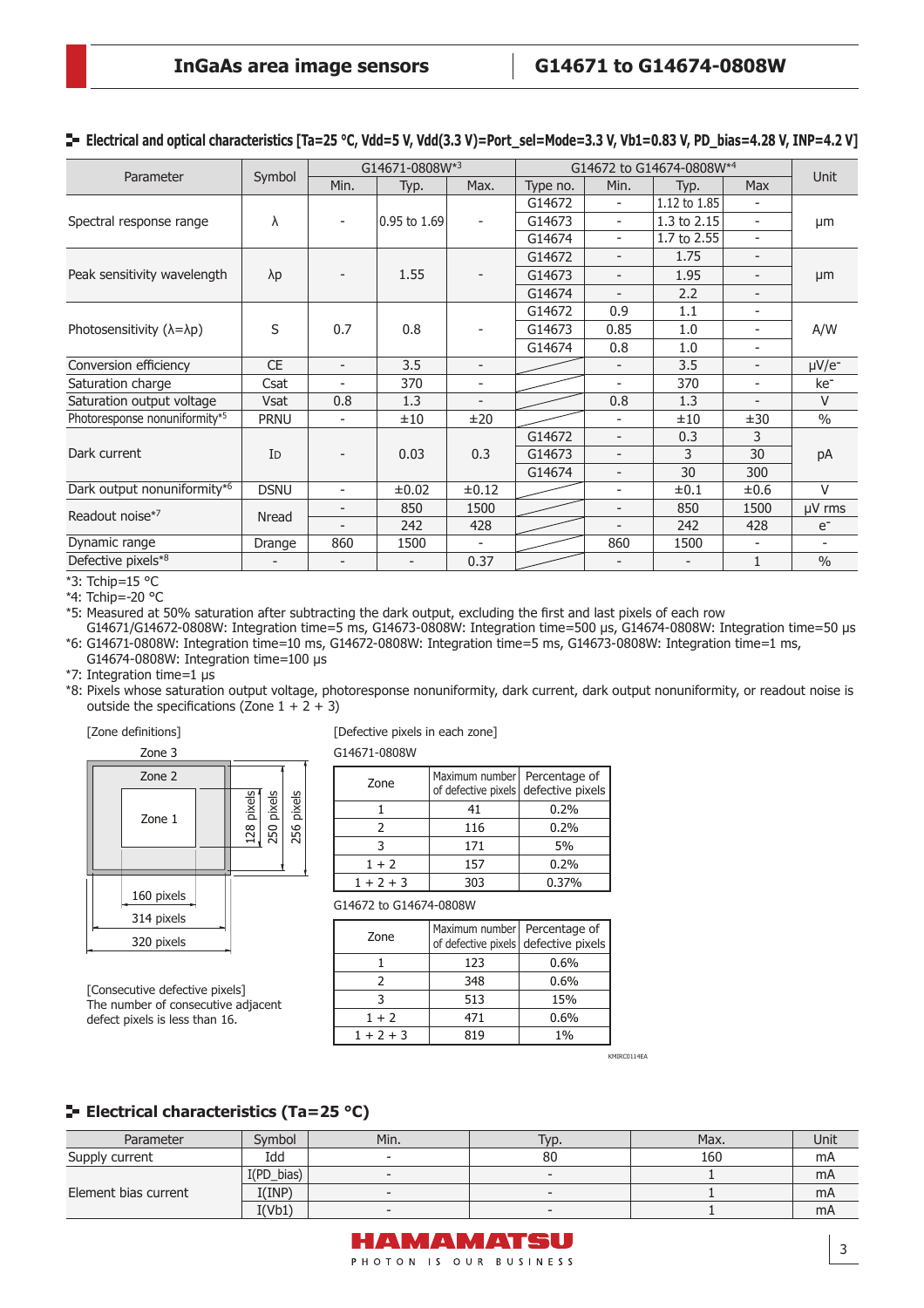#### **Equivalent circuit**





KMIRC0115EA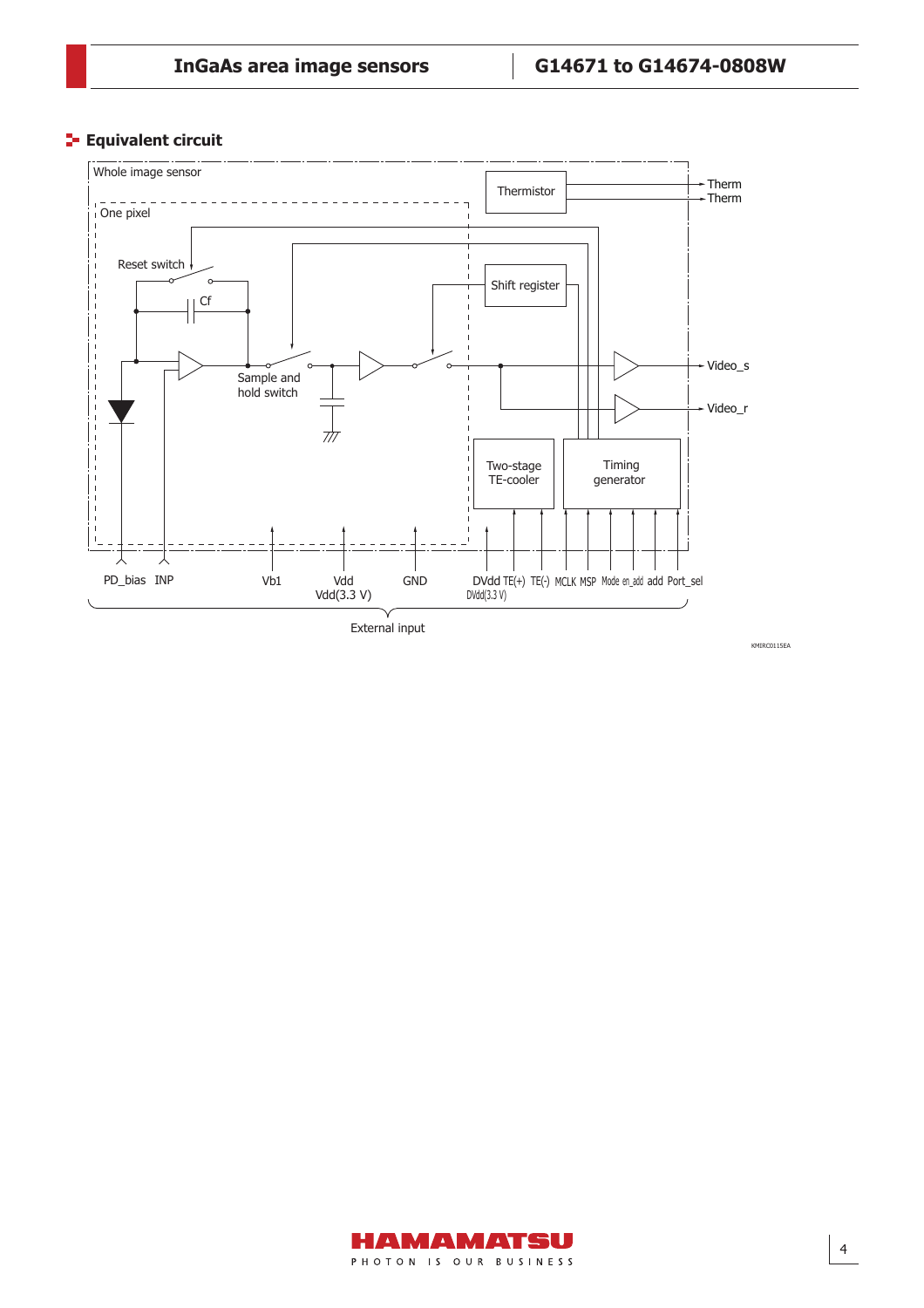### **Connection example**



| (Reference) Buffer |             |  |  |  |
|--------------------|-------------|--|--|--|
| Symbol             | Ю           |  |  |  |
| B1                 | IT1818      |  |  |  |
| R2                 | SN74LV4T125 |  |  |  |

KMIRC0116EA

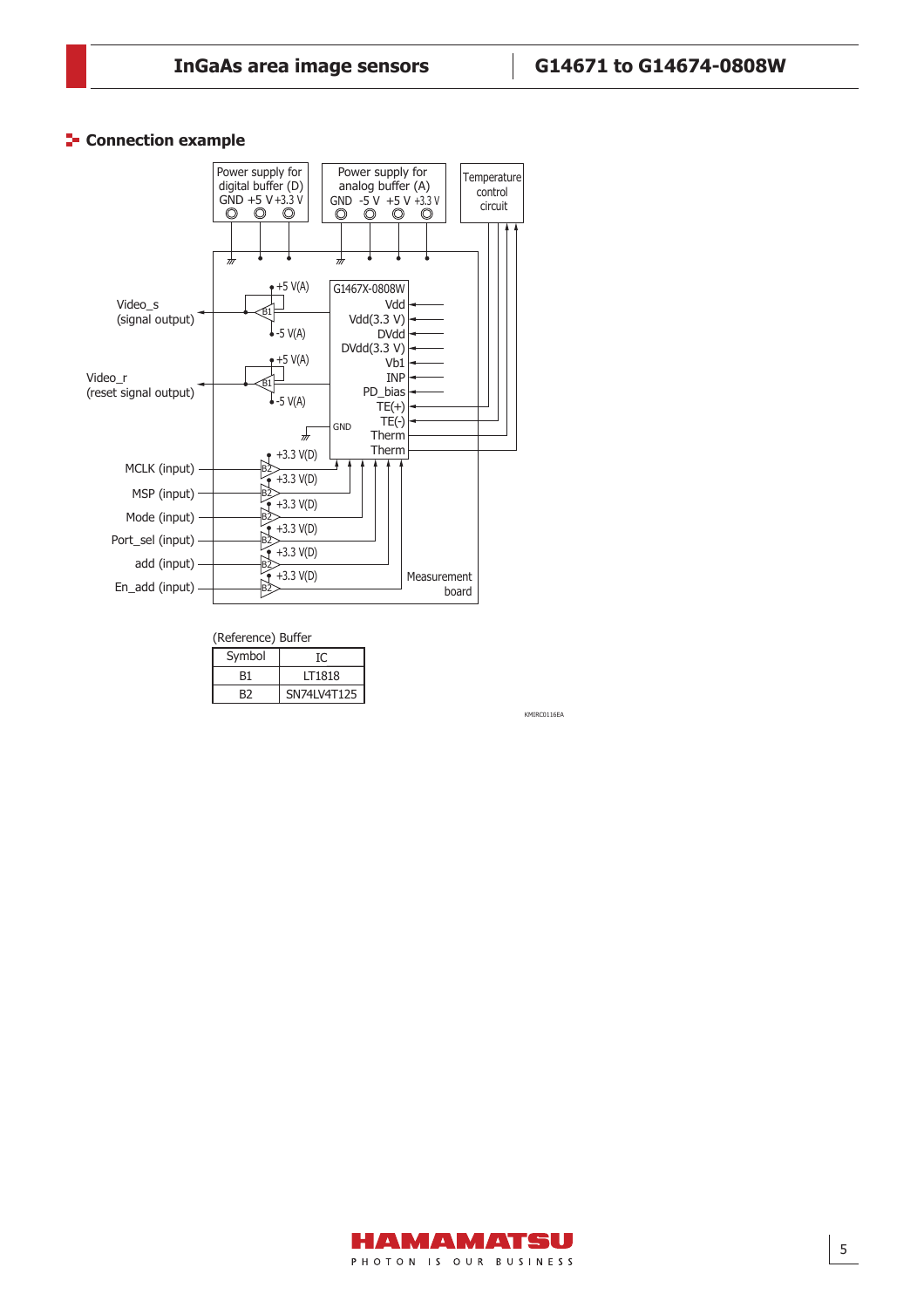### **Timing chart**

The video output from a single pixel is equal to 4 MCLK (master clock) pulses. The MSP (master start pulse) is a signal for setting the integration time, so making the low (0 V) period of the MSP longer will extend the integration time. The MSP also functions as a signal that triggers each control signal to perform frame scan. When the MSP goes from low (0 V) to high (5 V), each control signal starts on the falling edge of the MCLK and frame scan is performed during the high period of the MSP. The low (0 V) period of the MSP serves as the integration time.

■ Number of readout ports: 4 ports [Port\_sel (24-pin): High (3.3 V)]



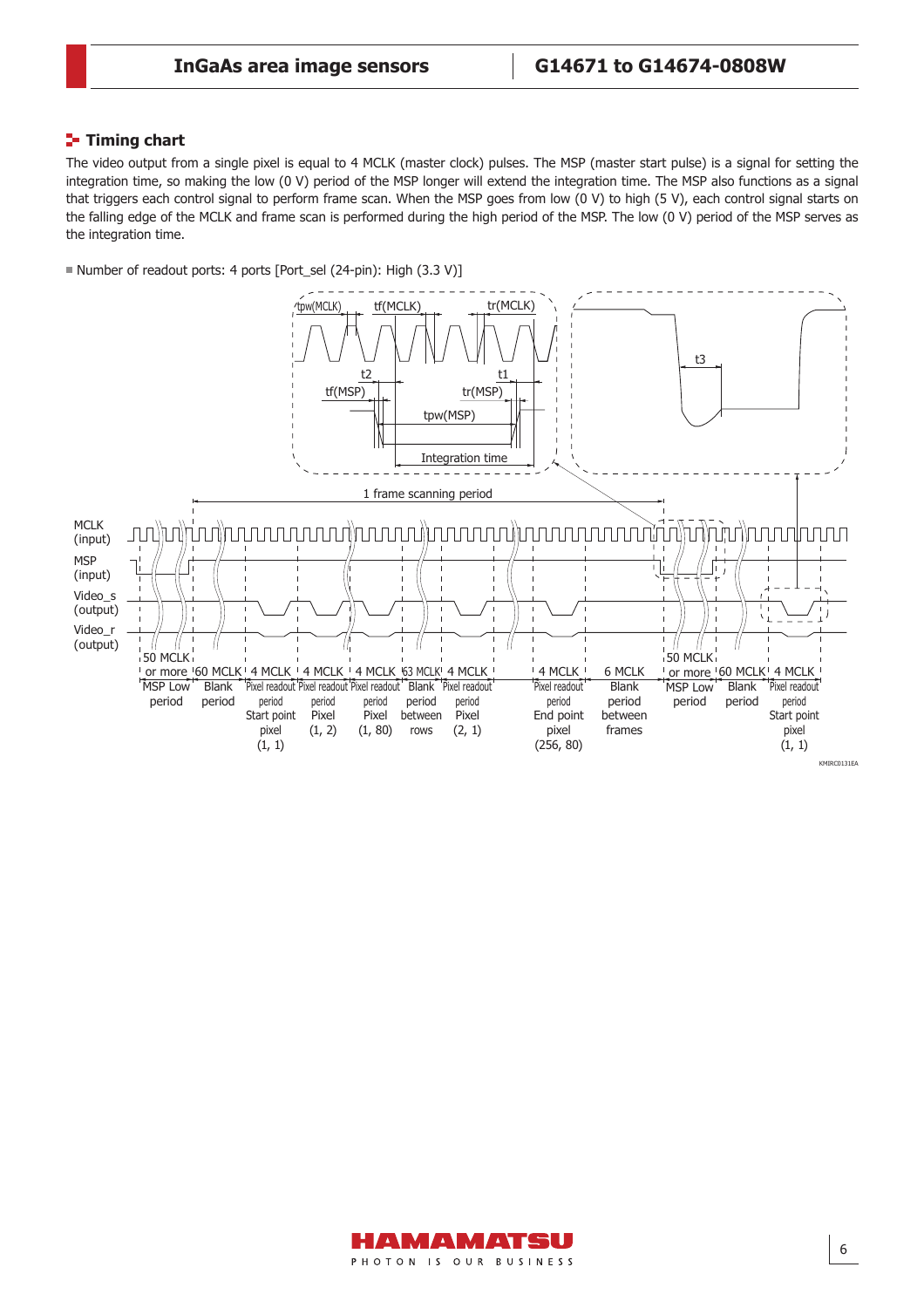■ Number of readout ports: 1 port [Port\_sel (24-pin): Low (0 V)] Partial readout

The G14671 to G14674-0808W series have the partial readout function. The number of readout region is one per frame. Specify the readout region in coordinate with a start coordinate (m, n) and end coordinate (p, q). When there is a small number of readout pixels, the frame rate is higher.

 $\cdot$  Readout region (m, n) to (p, q)



The following figure shows the relationship between the frame rate and the number of readout pixels for 1 port. The frame rate, with 1 port and 149 × 149 pixels readout, corresponds to the frame rate with 4 ports and all-pixel readout.

⸱ Frame rate vs. number of readout pixels



KMIRC0129EA

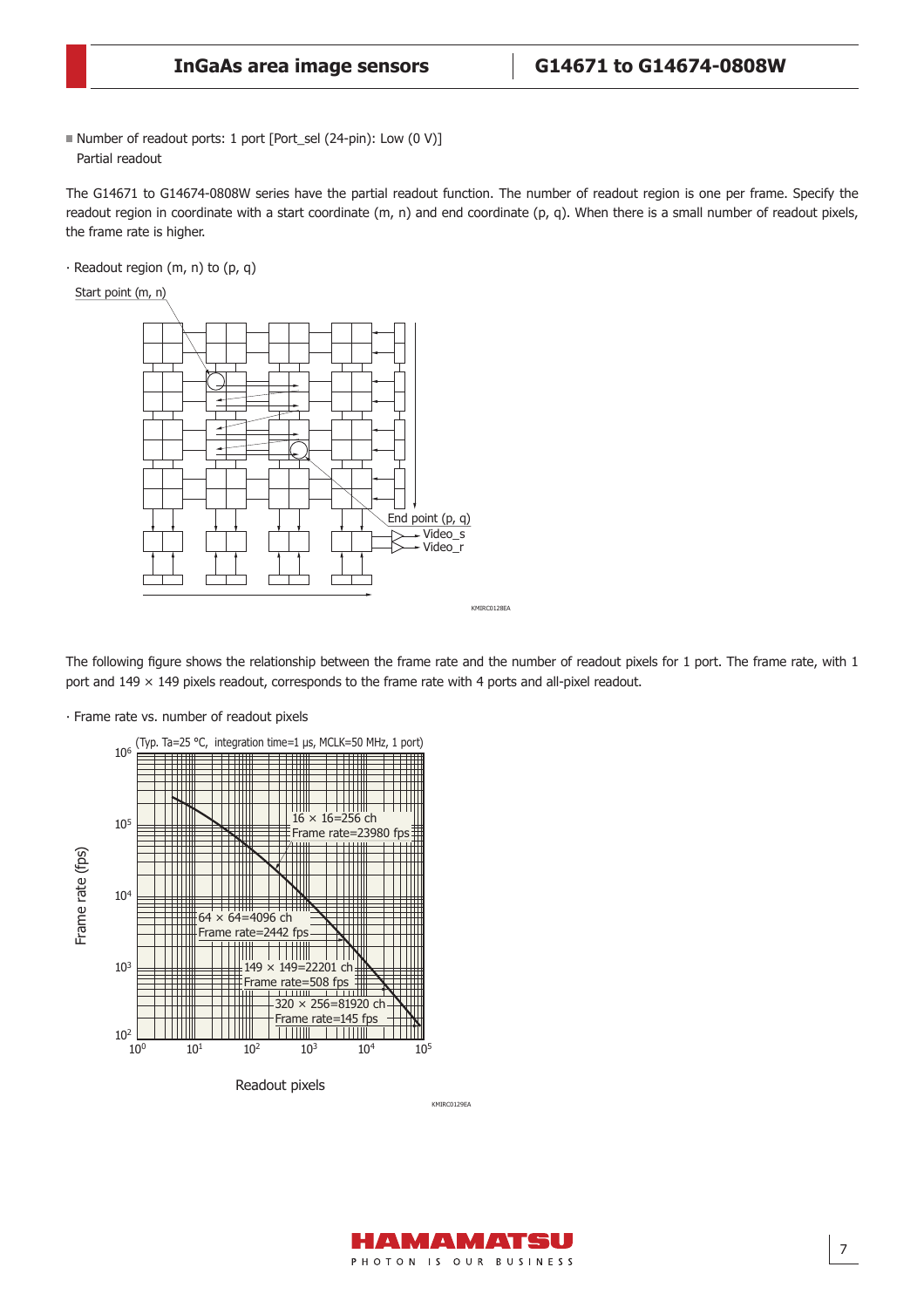## **InGaAs area image sensors G14671 to G14674-0808W**



| Parameter                   | Symbol    | Min. | Typ.                        | Max. | <b>Unit</b> |
|-----------------------------|-----------|------|-----------------------------|------|-------------|
| Clock pulse rise/fall times | tr(MCLK)  |      |                             |      |             |
|                             | tf(MCLK)  |      | 5.5<br>ns<br>b<br>5.5<br>ns |      |             |
| Clock pulse width           | tpw(MCLK) |      |                             |      | ns          |
| Start pulse rise/fall times | tr(MSP)   |      |                             |      |             |
|                             | tf(MSP)   |      |                             |      |             |
| Start pulse width           | tpw(MSP)  |      |                             |      | μs          |
| Reset (rise) timing*9       |           |      |                             |      | ns          |
| Reset (fall) timing*9       | t2        |      |                             |      | ns          |
| Output settling time        | t3        |      |                             | 30   | ns          |

\*9: Setting these timings shorter than the minimum value may delay the operation by one MCLK pulse and cause malfunction.

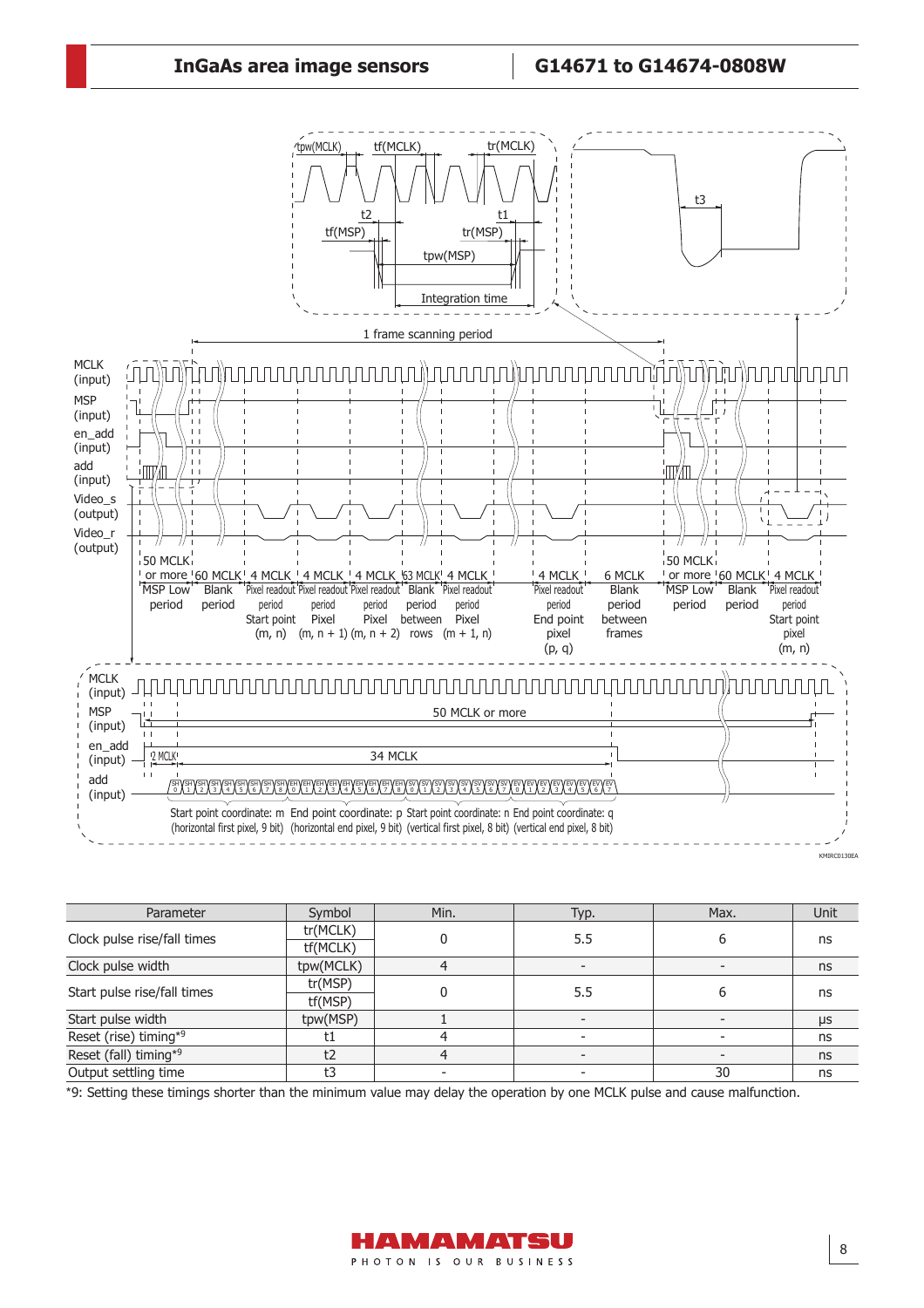## **Recommended drive conditions (Ta=25 °C)**

| Parameter                               |                   | Symbol               | Min.                     | Typ.         | Max.                 | Unit       |
|-----------------------------------------|-------------------|----------------------|--------------------------|--------------|----------------------|------------|
|                                         |                   | Vdd                  | 4.9                      | 5.0          | 5.1                  | V          |
| Supply voltage                          |                   | <b>DVdd</b>          | 4.9                      | 5.0          | 5.1                  | V          |
|                                         |                   | Vdd(3.3 V)           | 3.2                      | 3.3          | 3.4                  | V          |
|                                         |                   | DVdd(3.3 V)          | 3.2                      | 3.3          | 3.4                  | V          |
| Ground                                  |                   | <b>GND</b>           | $\overline{\phantom{a}}$ | $\Omega$     |                      | V          |
| Element bias voltage                    |                   | V(PD_bias)           | 4.1                      | 4.28         | 4.5                  | V          |
| Input stage amplifier reference voltage |                   | V(IMP)               | 4.0                      | 4.2          | 4.4                  | V          |
| Pixel bias voltage                      |                   | V <sub>b1</sub>      | 0.7                      | 0.83         | 0.9                  | V          |
| Clock frequency                         |                   | fop                  |                          |              | 50                   | MHz        |
|                                         | High level        | V(MCLK)              | DVdd(3.3 V) - 0.25       | DVdd(3.3 V)  | $DVdd(3.3 V) + 0.25$ | V          |
| Clock pulse voltage                     | Low level         |                      | <sup>0</sup>             | 0            | 0.25                 |            |
|                                         | High level        | V(MSP)               | DVdd(3.3 V) - 0.25       | DVdd(3.3 V)  | $DVdd(3.3 V) + 0.25$ | V          |
| Start pulse voltage                     | Low level         |                      | N                        | U            | 0.25                 |            |
| Address input signal                    | High level        | V(add)               | DVdd(3.3 V) - 0.25       | DVdd(3.3 V)  | $DVdd(3.3 V) + 0.25$ | V          |
| pulse voltage*10                        | Low level         |                      | U                        | n            | 0.25                 |            |
| Enable signal voltage of                | High level        |                      | DVdd(3.3 V) - 0.25       | DVdd(3.3 V)  | $DVdd(3.3 V) + 0.25$ | $\vee$     |
| address input signal pulse*10           | Low level         | $V(En\_add)$         | <sup>0</sup>             | U            | 0.25                 |            |
| Readout port number                     | High level        | V(Port_sel)          | DVdd(3.3 V) - 0.25       | DVdd(3.3 V)  | $DVdd(3.3 V) + 0.25$ | $\vee$     |
| selection terminal voltage Low level    |                   |                      | O                        | <sup>0</sup> | 0.25                 |            |
| Operation mode selection High level     |                   | V(Mode)              | DVdd(3.3 V) - 0.25       | DVdd(3.3 V)  | $DVdd(3.3 V) + 0.25$ | $\vee$     |
| terminal voltage                        | Low level         |                      | 0                        | 0            | 0.25                 |            |
| Video output voltage                    | Dark output       | Vs(dark)             |                          | 2.4          | 2.6                  | V          |
| (VIDEO_S)                               | Saturation output | Vs(sat)              |                          | 1.1          | 1.6                  |            |
| Video output voltage (VIDEO_R)          |                   | <b>V<sub>R</sub></b> | 2.2                      | 2.4          | 2.6                  | $\vee$     |
| Video data rate                         |                   | <b>DR</b>            | $\overline{\phantom{0}}$ | fop/4        |                      | <b>MHz</b> |
| Frame rate*11                           |                   | <b>FR</b>            | $\overline{\phantom{a}}$ |              | 507                  | fps        |

\*10: Partial readout

\*11: Number of readout ports=4 ports, all pixels (320 × 256 ch) readout, integration time=1 μs min.

Note: Set the element bias voltage higher than the input stage amplifier reference voltage.

## **Operation mode selection**

| Terminal name   | Pin no. | Input                              | <b>Description</b>                                                                           |
|-----------------|---------|------------------------------------|----------------------------------------------------------------------------------------------|
| Port sel        | 24      | High= $3.3$ V<br>[DVdd(3.3 V)]     | Number of readout ports: 4 ports (partial readout is impossible)                             |
| Low=0 $V$ (GND) |         |                                    | Number of readout ports: 1 port (partial readout is possible)                                |
| Mode            | 27      | High= $3.3$ V<br>[ $DVdd(3.3 V)$ ] | To operate the sensor in global shutter mode, apply the fixed voltage indicated on the left. |

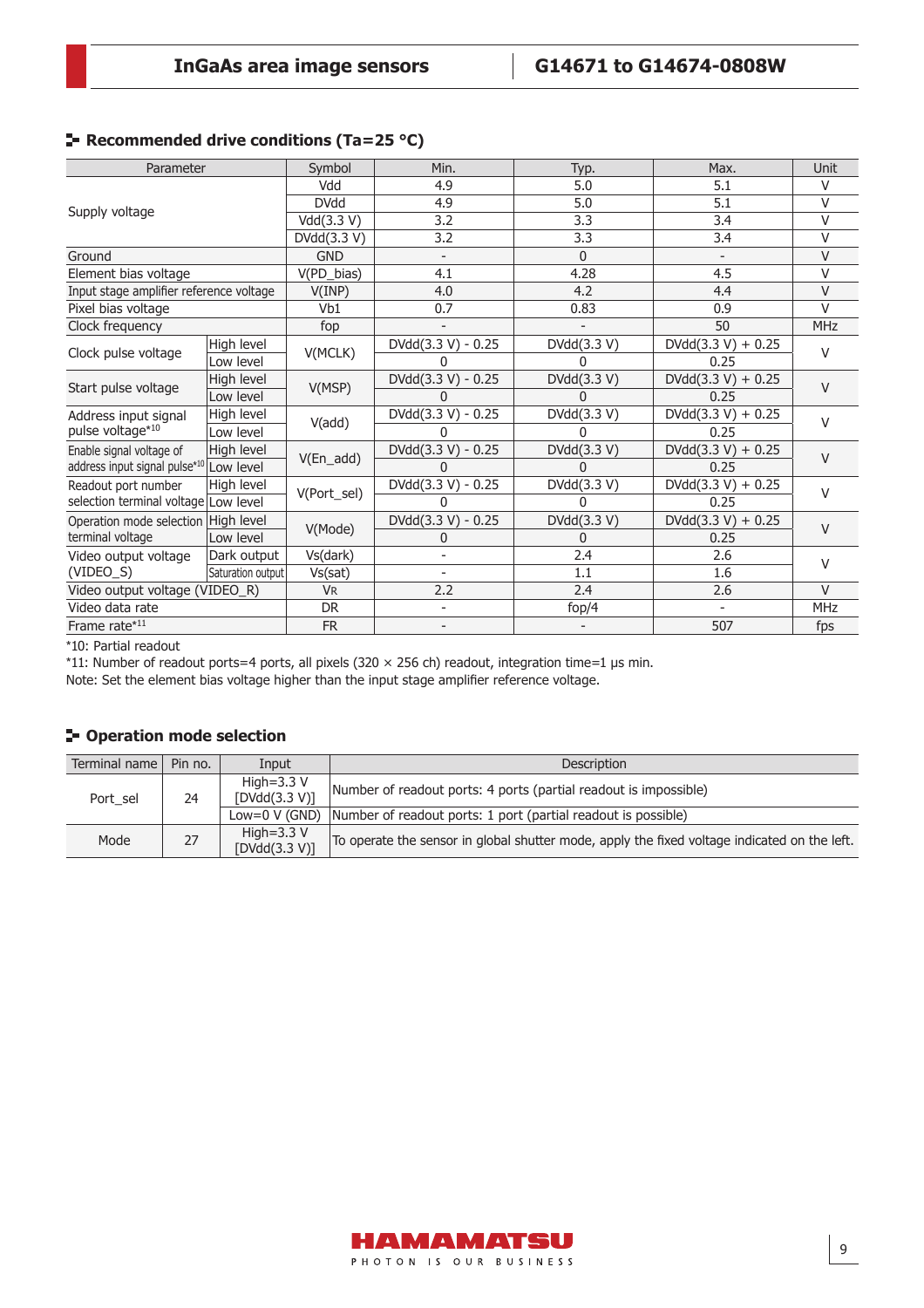## **Spectral response**



#### **Specifi cations of built-in TE-cooler and thermistor**

| Parameter                                            | Svmbol | Condition | Min. | Typ. | Max. | Unit |
|------------------------------------------------------|--------|-----------|------|------|------|------|
| Internal resistance                                  | Rint   | lTa=25 °C | 0.75 | 0.9  | 1.05 | --   |
| Maximum heat absorption of built-in TE-cooler*12 *13 | Omax   |           |      | 8.4  |      | W    |
| Thermistor resistance                                | Rth    |           |      | 10   | . .  | kΩ   |

\*12: This is a theoretical heat absorption level that offsets the temperature difference in the thermoelectric cooler when the maximum current is supplied to the sensor.

\*13: Heat absorption at Tc=Th

Tc: Temperature on the cooling side of TE-cooler

Th: Temperature on the heat dissipating side of TE-cooler.

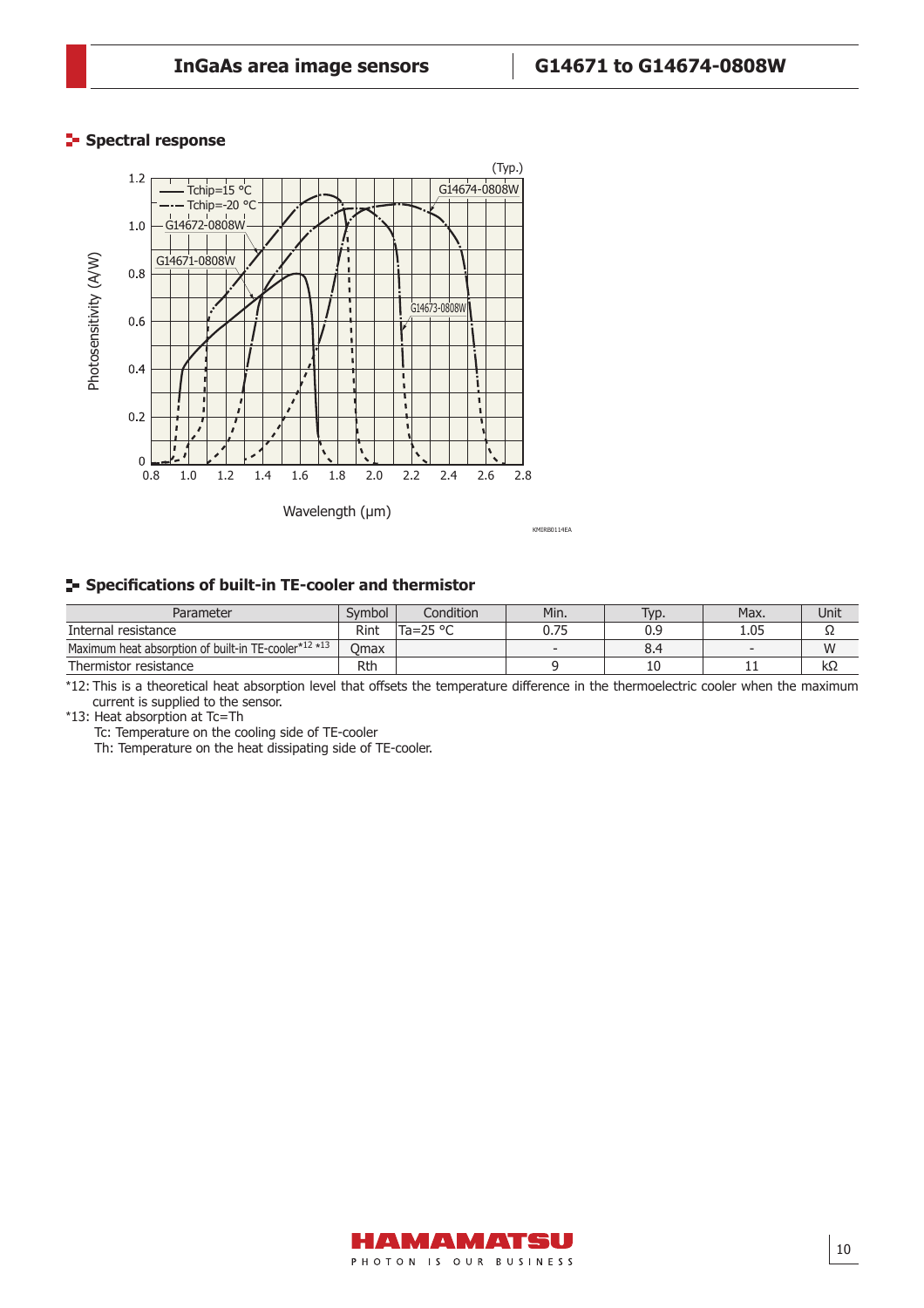

**Thermistor temperature characteristics**

#### **Cooling characteristics of TE-cooler**

There is the following relation between the thermistor resistance and temperature (°C).

 $R1 = R2 \times exp B \{1/(T1 + 273.15) - 1/(T2 + 273.15)\}$ R1: resistance at T1 (°C) R2: resistance at T2 (°C) B: B constant (B=3950 K ± 2%) Thermistor resistance=10 kΩ (at 25 °C)

#### **F** Current vs. voltage characteristics of TE-cooler



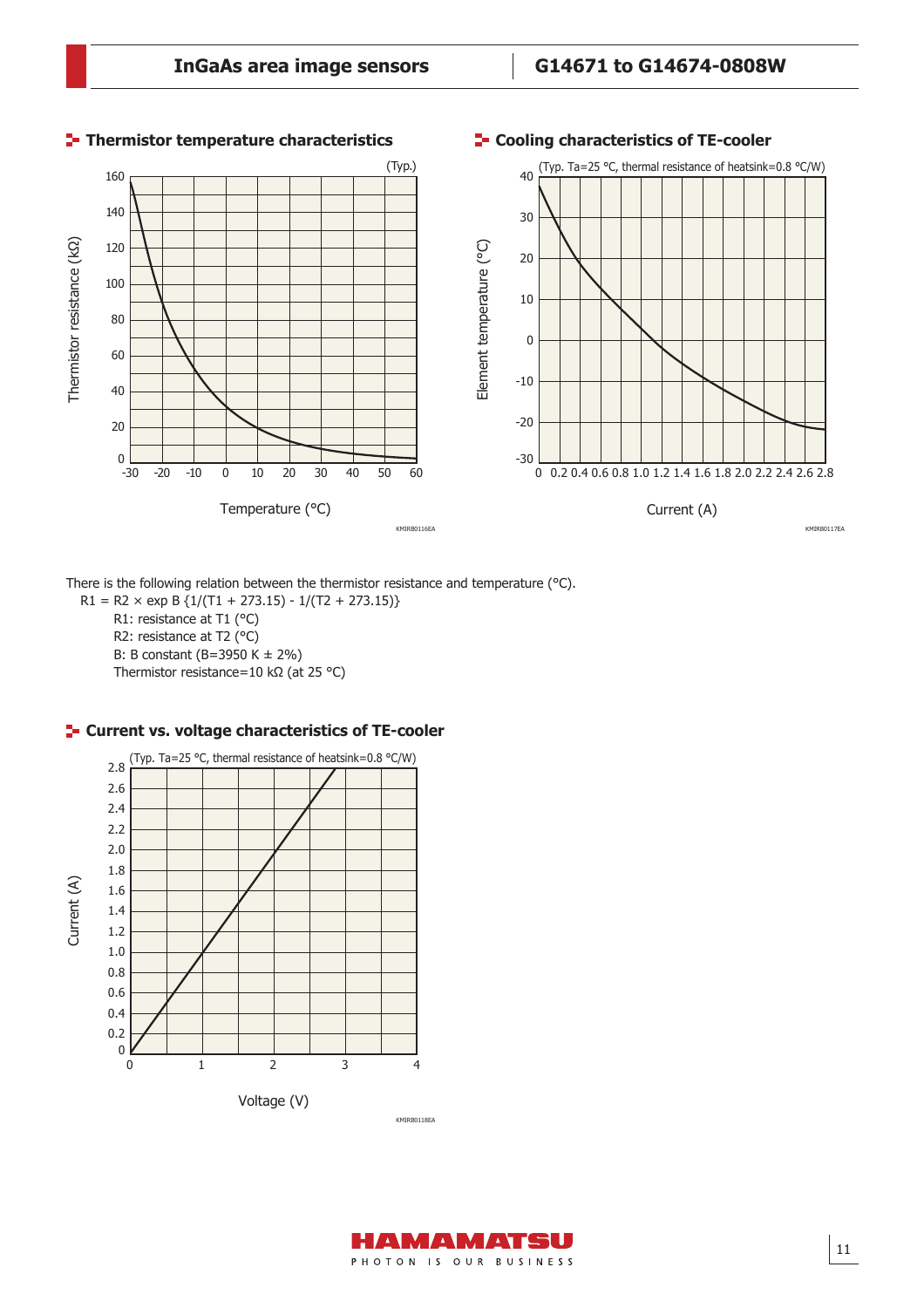### **<sup>1</sup>** Dimensional outline (unit: mm)



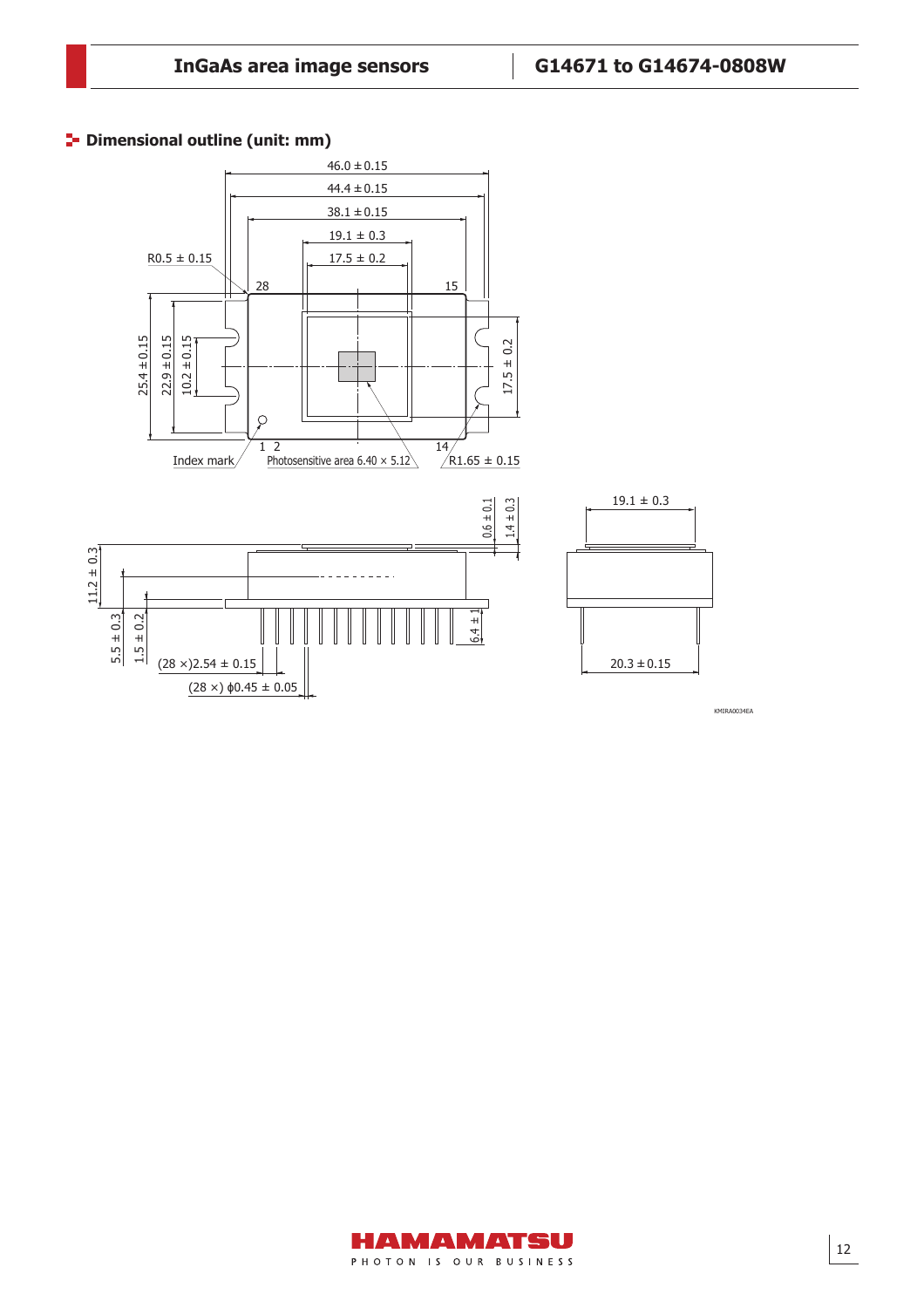## **Pin connections**

| Pin no.        | Symbol       | I/O            | Content                                                                      | Remark                                                    |
|----------------|--------------|----------------|------------------------------------------------------------------------------|-----------------------------------------------------------|
| 1              | PD_bias      | Input          | Photodiode bias voltage                                                      | 4.28 V typ.                                               |
| $\overline{2}$ | Vb1          | Input          | Pixel bias voltage                                                           | $(0.7 \text{ to } 0.9 \text{ V})$                         |
| 3              | $TE(+)$      | Input          | $TE$ -cooler $(+)$                                                           |                                                           |
| $\overline{4}$ | <b>INP</b>   | Input          | Input stage amplifier reference voltage                                      | 4.2 V typ.                                                |
| $\overline{5}$ | <b>NC</b>    |                |                                                                              |                                                           |
| 6              | Video_s1     | Output         | Video output after integration (port 1)                                      | 1.1 to 2.4 V typ.                                         |
| 7              | Video_r1     | Output         | Video output after reset (port 1)                                            | 2.4 V typ.                                                |
| 8              | <b>GND</b>   | Input          | 0 V Ground                                                                   | 0 <sup>0</sup>                                            |
| 9              | Video_s2     | Output         | Video output after integration (port 2)                                      | 1.1 to 2.4 V typ.                                         |
| 10             | Video_r2     | Output         | Video output after reset (port 2)                                            | 2.4 V typ.                                                |
| 11             | Video_s3     | Output         | Video output after integration (port 3)                                      | 1.1 to 2.4 V typ.                                         |
| 12             | Video r3     | Output         | Video output after reset (port 3)                                            | 2.4 V typ.                                                |
| 13             | Video s4     | Output         | Video output after integration (port 4)                                      | 1.1 to 2.4 V typ.                                         |
| 14             | Video r4     | Output         | Video output after reset (port 4)                                            | 2.4 V typ.                                                |
| 15             | Vdd          | Input          | +5 V power supply                                                            | 5 V                                                       |
| 16             | Therm        | Output         | Thermistor                                                                   |                                                           |
| 17             | Therm        | Output         | Thermistor                                                                   |                                                           |
| 18             | D_Vdd        | Input          | +5 V power supply (digital)                                                  | 5V                                                        |
| 19             | add          | Input          | Address input signal pulse                                                   | Used when reading 1-port                                  |
| 20             | <b>NC</b>    | $\overline{a}$ |                                                                              |                                                           |
| 21             | <b>MSP</b>   | Input          | Frame scan start pulse                                                       |                                                           |
| 22             | <b>MCLK</b>  | Input          | Control pulse for timing generator                                           | Falling synchronization                                   |
| 23             | D_Vdd(3.3 V) | Input          | +3.3 V power supply (digital)                                                | 3.3V                                                      |
| 24             | Port_sel     | Input          | Readout port                                                                 | High (3.3 V): 4-port readout<br>Low (0 V): 1-port readout |
| 25             | en_add       | Input          | Enable signal voltage of address input signal pulse Used when reading 1-port |                                                           |
| 26             | $TE(-)$      | Input          | TE-cooler (-)                                                                |                                                           |
| 27             | Mode         | Input          | Operation mode                                                               | High (3.3 V)                                              |
| 28             | Vdd(3.3 V)   | Input          | +3.3 V power supply                                                          | 3.3V                                                      |

#### **Precautions**

#### (1) Electrostatic countermeasures

This device has a built-in protection circuit against static electrical charges. However, to prevent destroying the device with electrostatic charges, take countermeasures such as grounding yourself, the workbench and tools to prevent static discharges. Also protect this device from surge voltages which might be caused by peripheral equipment.

#### (2) Incident window

If there is dust or stain on the light incident window, it will show up as black blemishes on the image. When cleaning, avoid rubbing the window surface with dry cloth, dry cotton swab or the like, since doing so may generate static electricity. Use soft cloth, paper or a cotton swab moistened with alcohol to wipe dust and stain off the window surface. Then blow compressed air onto the window surface so that no spot or stain remains.

#### (3) Soldering

To prevent damaging the device during soldering, take precautions to prevent excessive soldering temperatures and times. Soldering should be performed within 10 seconds at a soldering temperature below 260 °C.

#### (4) Operating and storage environments

Handle the device within the temperature range specified in the absolute maximum ratings. Operating or storing the device at an excessively high temperature and humidity may cause variations in performance characteristics and must be avoided.